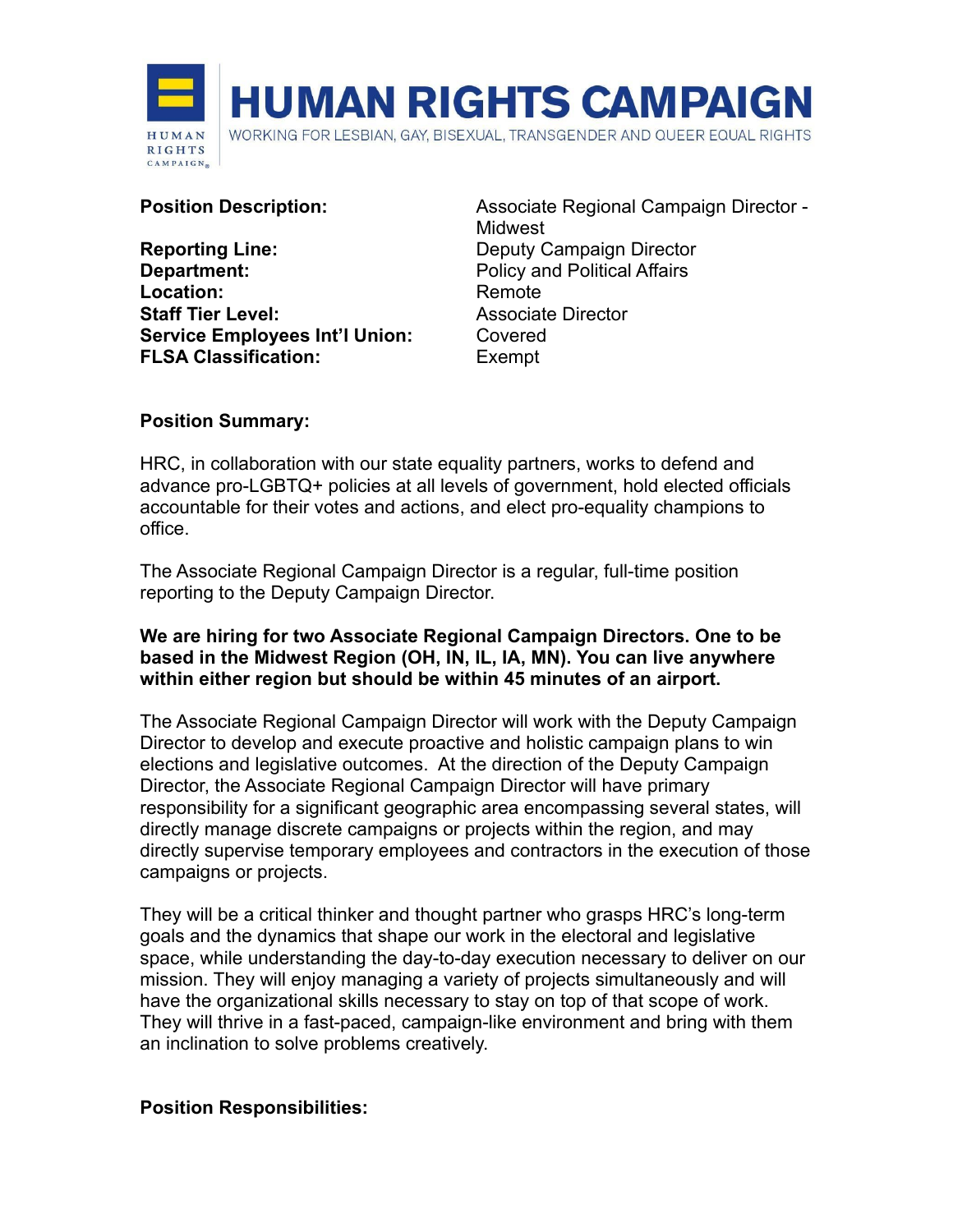- Help create a presence for HRC and serve as a point of access to HRC in the region.
- Develop and implement strategic legislative and electoral campaign plans for priority states in the region in collaboration with in-state partner organizations and HRC leadership, ensuring the integration of these plans into HRC's strategic legislative, electoral, membership, communication and education goals.
- Implement strategies to support HRC-endorsed candidates in federal, state, and local elections, as well as provide assistance to HRC-supported ballot initiative campaigns in the region.
- Implement strategies to support federal, state, and local legislation in states within the region, and provide technical support and assistance to maximize HRC's local lobbying efforts.
- Lead HRC's efforts to partner effectively with state and local LGBTQ+ and allied organizations in the region to advance the goals of the LGBTQ+ movement.
- Implement outreach efforts in the region to selected constituencies, including people of color, transgender communities, religious communities, business leaders, youth, and others.
- Serve as the primary staff liaison to HRC steering committees in the region with regard to the committees' political activities. Increase the number of grassroots volunteers and advocates identified and willing to take action in support of HRC's electoral and legislative priorities.
- Design and implement advocacy training programs for volunteers and supporters in the region.
- Ensure that all volunteer outreach and engagement is meticulously tracked in VAN and reports are submitted as required.
- Share HRC's commitment to inclusion and the intersectionality of the LGBTQ+ movement by integrating campaign and outreach efforts to defend and advance shared advocacy priorities like reproductive rights, immigrant rights, and other civil rights causes.
- Hire and manage temporary employees and contractors, as well as supervise the work of other HRC employees on deployment.
- Other duties and responsibilities as assigned.

## **Position Qualifications:**

- Bachelor's degree or equivalent work experience.
- Five or more years in community, issue, labor, legislative or electoral organizing strongly preferred, including substantial experience supervising staff or volunteers representing a rich mix of experience, backgrounds, and perspectives.
- A demonstrated record of successful coalition-building (experience in states in the relevant region preferred).